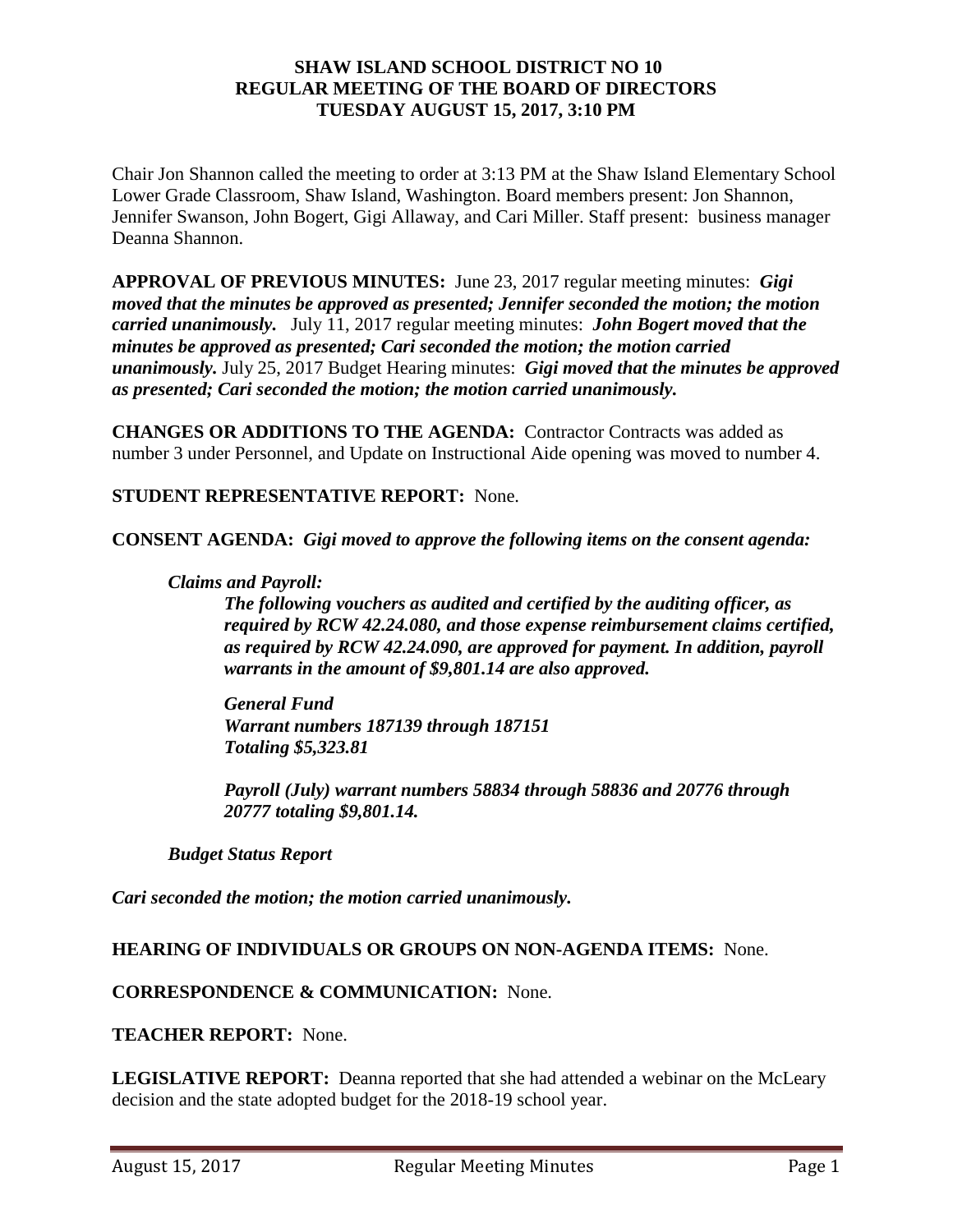### **SUPERINTENDENT AND COMMITTEE REPORTS:**

- **1. Superintendent:** None.
- **2. Physical Plant:** Replacing the netting around the playground equipment and coating the wooden perimeter with non-skid material was discussed. John Bogert updated the board on the bathroom upgrades. Scheduling a cleaner was discussed.
- **3. Instructional Support:** Jennifer reported that Diane and Elaine had been working on beginning of school year plans.
- **4. Administration:** Deanna reported that she was working on gathering information for the Washington, DC field trip; a parent meeting would be scheduled.

### **PROGRAM, CURRICULUM, AND ASSESSMENT:** None.

# **PERSONNEL:**

- **1. Certificated Contracts**
	- **a. Approval of certificated contract amendment due to state approved COLA:**  An amendment to Diane Clifton's contract was reviewed. *Jennifer moved to approve the amendment to Diane's contract; Cari seconded the motion; the motion carried unanimously.*
	- **b. Approval of head teacher supplemental contract for Diane Clifton:** Tabled until the September meeting.
- **2. Classified contracts:** 
	- **a. Approval of business manager contract:** *John Bogert moved that the contract for Deanna Shannon be approved; Gigi seconded the motion; Jon Shannon abstained from the vote, and the motion carried.*
	- **b. Approval of instruction aid contract:** *Gigi moved that the contract for Jody Schmidt be approved; Jennifer seconded the motion; the motion carried unanimously.*
	- **c. Approval of special program aide contract:** *Jennifer moved that that contract for Anita Orne be approved; John Bogert seconded the motion; the motion carried unanimously.*
	- **d. Approval of custodial contract:** *Jennifer moved that the contract for Karl Miller be approved; John Bogert seconded the motion; Cari Miller abstained from the vote, and the motion carried.*

# **3. Contractor contracts:**

- **a. Approval of contracts for contractors:** *Jennifer moved that the contract for the highly capable program committee psychologist be approved; Gigi seconded the motion; the motion carried unanimously. Contracts for a special education contractor and TPEP evaluator were tabled until the September meeting.*
- **4. Updated on Instructional Aide opening:** Deanna reported that no candidates had applied for the opening. *Jennifer moved that the position be changed to Special Program Aide with the starting pay at step two of the salary schedule; John Bogert seconded the motion; the motion carried unanimously.*

### **BUDGET & FISCAL MATTERS:** None.

# **GENERAL:**

**1. Review of Board Action Sheet:** None.